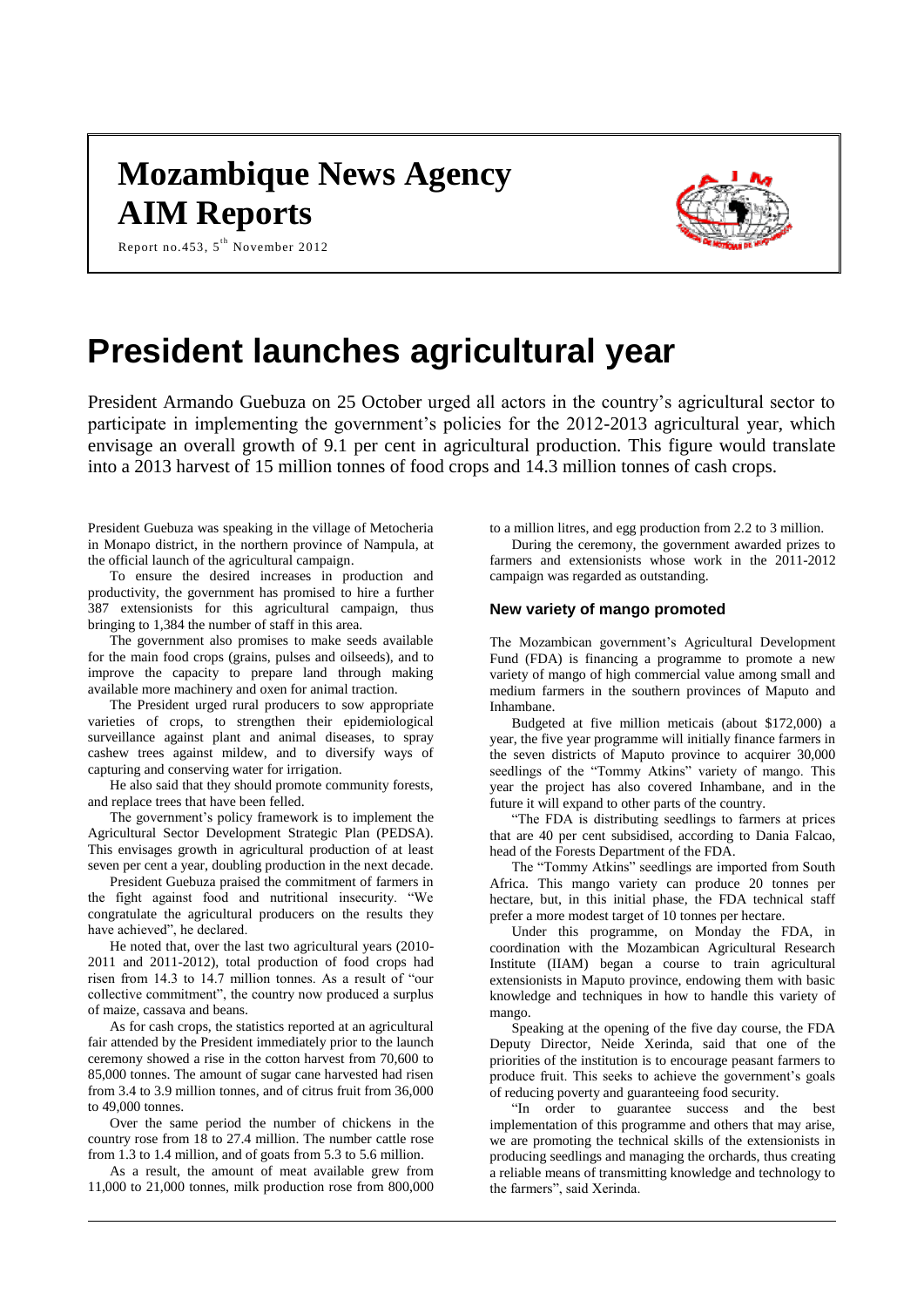## **Over 100,000 tonnes of cotton sold**

Over 100,000 tonnes of raw cotton were sold by Mozambican producers up until 15 October, according to Norberto Mahalambe of the Mozambique Cotton Institute (IAM).

This is already an increase of over 43 per cent compared with the 70,000 tonnes of cotton marketed in 2011. The figure also means that the target for this year's campaign, of 85,000 tonnes, has been greatly exceeded.

Mahalambe was speaking in the northern city of Pemba at a national meeting of the cotton sub-sector which drew up a preliminary balance sheet of the 2011-2012 cotton campaign and the performance of concessionary companies that buy the raw cotton from the peasant producers.

The real amount of cotton produced this year could be much greater as large amounts of cotton are still in the hands of farmers. This gives grounds for concern as the rainy season has begun and access roads could become impassable.

The responsibility for this seems to lie with the companies, who did not have sufficient bags or means of transport at the start of the purchasing period. They promised to improve their capacity so that all the cotton produced could be marketed before the rains began.

One example of the scale of the problem comes from the district of Cuamba, in Niassa province. Here only 12,000 of the 24,000 cotton producers had sold their crop by mid-October. The concessionary company which should have purchased all the cotton is Joao Ferreira dos Santos.

Mahalambe warned that failure to purchase the cotton will weigh heavily in the government's assessment of the companies' performance, and could lead to reducing the areas allocated to companies seen to have broken their promises to the producers.

Despite their poor performance, the companies want to pay the peasants less for their cotton next year. This year the minimum price for first grade cotton fell from 15 meticais (52 US cents at current exchange rates) to 10.5 meticais per kilo. For the 2012-2013 cotton campaign, the Mozambican Cotton Association (AAM) that represents the companies wants to push the price down to eight meticais a kilo, due to low international cotton prices, and high stocks of synthetic fibres.

The National Forum of Cotton Producers (FONPA), which represents the farmers, wants to maintain the current minimum price.

No decision will be taken on minimum prices until next year, and AAM Chairperson Salvador Canhane said the companies would make every effort to avoid cutting the price they pay.

FONPA chairperson Jose Domingos said the producers want to see their cotton purchased at prices which reward them for their work. Nonetheless, he was optimistic that lack of consensus on the price would not lead the farmers to switch from cotton to other crops.

Mahalambe told reporters that the role of the public sector is to conclude rapidly the debate on revising the way in which cotton prices are fixed, after consulting all the interested parties.

Mozambique possesses eight cotton ginning and pressing factories, run by the concessionary companies. They have an installed capacity of 189,000 tonnes a year, but are nowhere near reaching this figure. The target for raw cotton production in 2013 is 106,000 tonnes.

Mozambique's cotton is currently all exported, but, if the current plans to revive the country's textile industry come to fruition, it is projected that up to 40 per cent of the cotton could be used domestically.

## **Maputo pipeline for cooking gas inaugurated**

President Armando Guebuza on 1 November inaugurated a new pumping station and pipeline in the port of Maputo which will allow cooking gas (LPG) to be pumped directly from ships.

The two kilometre long pipeline is owned by the state fuel company Petromoc, and should end the country's dependence on South Africa for its supplies of LPG.

The pipeline is part of a project that includes the construction of facilities to store reserves of cooking gas, which should be concluded by the end of next year.

A ship carrying LPG is currently anchored in the port. This is the first time a ship has brought LPG to Mozambique since the country's independence in 1975.

Energy Minister Salvador Namburete told reporters that, apart from ending the dependence on South African suppliers of gas, the pipeline has the advantage that import costs will fall.

The dangers of relying on South African supplies were shown in late 2011, when the country experienced a severe shortage of cooking gas.

The sole importer of petroleum products, Imopetro, had a contract with the South African company Engen – but a fire at the Engen refinery in Durban meant that it was unable to honour the contract. Five South African refineries produce LPG – but three of them were be paralysed at the same time.

Normally, Imopetro imports around 80 tonnes of LPG a day, mostly by road. Since this fuel is in constant demand by households, hotels and restaurants, any interruption in supply is felt almost immediately.

#### **Government draws up bankruptcy rules**

The Mozambican government has designed bankruptcy regulations intended to rescue companies on the brink of collapse in order to keep workers employed, collect taxes and look after the interests of creditors.

To the end, the Council of Ministers (Cabinet), meeting on 30 October approved a Decree-Law on the legal regime for the bankruptcy and recovery of commercial companies.

Government spokesperson, Deputy Justice Minister Alberto Nkutumula, told reporters that the government wanted to change the current situation where, in cases of bankruptcy, the main concern is simply to safeguard the interests of the creditors.

"This proposal intends to protect other interests which we also regard as important, such as safeguarding the workers' jobs, and the interests of the state which lie in the company continuing to produce so that it can continue to pay taxes", he said

So instead of simply selling off the assets of a failing company or declaring insolvency, the idea behind this proposal, Nkutumula said, is to find ways of recovering the business. Only when the company returned to normal activity would the interests of the workers, the state and the creditors all be protected.

This session of the Council of Ministers also ratified a loan agreement signed with France on 22 October, under which the French Development Agency (AFD) agreed to provide €50 million (\$65 million) to finance the rehabilitation of the Mavuzi and Chicamba hydro-electric power stations in the central province of Manica.

This is a condensed version of the AIM daily news service. For details contact aim@aim.org.mz

\_\_\_\_\_\_\_\_\_\_\_\_\_\_\_\_\_\_\_\_\_\_\_\_\_\_\_\_\_\_\_\_\_\_\_\_\_\_\_\_\_\_\_\_\_\_\_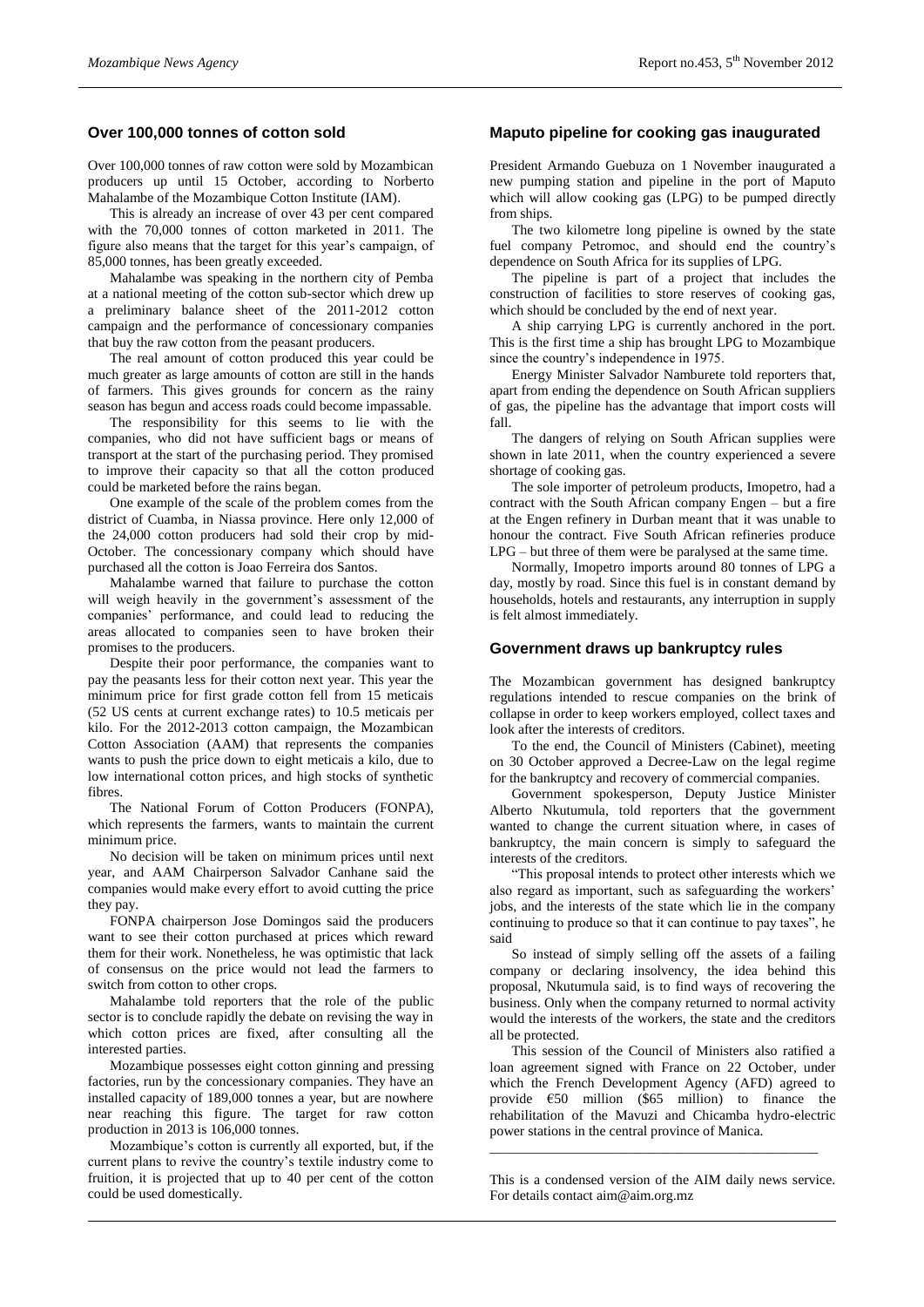## **Swedish aid for electricity and roads**

The Swedish and Mozambican governments on 25 October signed six amendments to financing agreements originally signed in 2010, worth an extra \$14 million.

The amendments were signed by Mozambique's Deputy Foreign Minister Henrique Banze and Swedish Ambassador Ulla Andren.

Under the most significant amendment, Sweden is to provide an extra 48 million Swedish crowns (\$7 million) to the rehabilitation of the hydro-electric stations at the Mavuzi and Chicamba dams on the Revue River in the central province of Manica. This brings total Swedish support to this project to the equivalent of \$46 million.

Under a second amendment, Sweden is to provide an extra 45 million crowns (\$6.7 million) for a project supporting the decentralization of regional roads, covering the period of activities up to December 2013. Swedish support for this road programme now stands at \$35 million.

In an amendment to the agreement on installing emergency generators at Temane, in Inhambane province, Sweden will provide a further six million crowns (\$895,000). Total Swedish ad for this project is now equivalent to \$8.2 million.

The remaining three amendments involve no extra funding, but extend the life of electrification and roads projects. Thus a rural electrification project for the central provinces of Sofala, Manica and Tete is extended to December 2014, as is the project to rehabilitate the road from Marrupa to Ruaca in the northernmost province of Niassa. A project to electrify four Niassa districts is extended to the end of March 2014.

At the signing ceremony, Banze said these projects "fit into the strategic goals of building, rehabilitating and maintaining roads and bridges, and to expand access to electricity at the lowest possible cost".

Andren said that improved infrastructure and access to safe and sustainable sources of electricity, particularly in the countryside, are fundamental for poverty relief and broader economic growth.

#### *French loan for power station rehabilitation*

On 22 October the Mozambican and French governments signed an agreement in Maputo under which the French Development Agency (AFD) will provide a loan of €50 million (\$65 million) to rehabilitate the Mavuzi and Chicamba power stations.

According to Mozmbique's Finance Minister Manuel Chang, negotiations are also under way with the German Development Bank, KFW, for a loan of a further  $E18$  million. The total financing package envisaged, said Chang, is  $€102$ million.

#### **Government and Renamo clash over statistics**

Minister of Mineral Resources Esperanca Bias on 25 October denied claims by the main opposition party Renamo that mega-projects are making a negligible contribution to the country's Gross Domestic Product (GDP) or to government revenue.

Speaking in the Mozambican parliament, the Assembly of the Republic, on the second day of a debate on the management of natural resources, Bias pointed out that of the eight mega-projects only four were operational in 2010, the year from which Renamo took its figures.

"Only four were producing, only four had revenue", she said, "The rest were still at the phase of investment".

The operational mega-projects were the Cahora Bassa dam, the Mozal aluminium smelter, the natural gas extraction and treatment plant in Inhambane operated by the South African petro-chemical giant Sasol, and the titanium minerals dredge mine in Nampula province, run by the Irish company Kenmare.

But even those four were making a larger contribution than Renamo claimed. Renamo deputy Jose Samo Gudo alleged that the mega-projects' contribution to state revenue was just 0.004 per cent, and to GDP it was a tiny 0.001 per cent.

Bias said that, in reality, from 2006 to 2010, the average contribution of the megaprojects to total revenue was 4.2 per cent, and the average contribution to GDP was 0.7 per cent. That contribution has been growing, and in 2010 it was one per cent of GDP.

Samo Gudo insisted that his figures came from an impeccable source – the report from the Administrative Tribunal, the body that checks the legality of public expenditure, on the General State Accounts for 2010.

The government's figures come directly from the 2010 General State Accounts. So the same sets of figures are involved – the question is: who has done the sums correctly, the government or the Administrative Tribunal?

It can easily be shown that the Tribunal is wrong by three orders of magnitude. A check of the Administrative Tribunal's report shows that, in one of its charts, the Tribunal made the embarrassing mistake of confusing millions and billions.

## **Renamo demands transitional government**

Mozambique's main opposition party, Renamo, on 23 October demanded that President Armando Guebuza visit the central district of Gorongosa within a month to negotiate a "transitional government" with Renamo leader Afonso Dhlakama.

Dhlakama has left the northern city of Nampula, where he had lived for more than three years, and is now living in the bush of Gorongosa, near Casa Banana, which had been Renamo's military headquarters in the mid-1980s. According to reporters who witnessed this change of residence, Dhlakama's new home has neither electricity nor phone communications.

Dhlakama is accompanied by about 800 demobilised Renamo solders, some 300 of whom are believed to be armed.

At a Maputo press the head of the Renamo Defence Department, Ossufo Mamud, said that Renamo had no interest in going back to war, but it wanted President Guebuza "to come to Gorongosa to negotiate with our leader".

The purpose of a dialogue between the President and Dhlakama, he said, was to find "a platform for serious negotiations to form a transitional government".

And what if President Guebuza ignored this demand? "Frelimo is well aware of who we are", replied Mamud. "It knows what our capacities are to bring pressure. So I guarantee you that in less than a month the head of state will meet with the President of Renamo. If that does not happen, the people will push the President of the Republic to go to Gorongosa".

"We shall see whether he will refuse the will of the people. We love peace, but we do not fear war", warned Mamud.